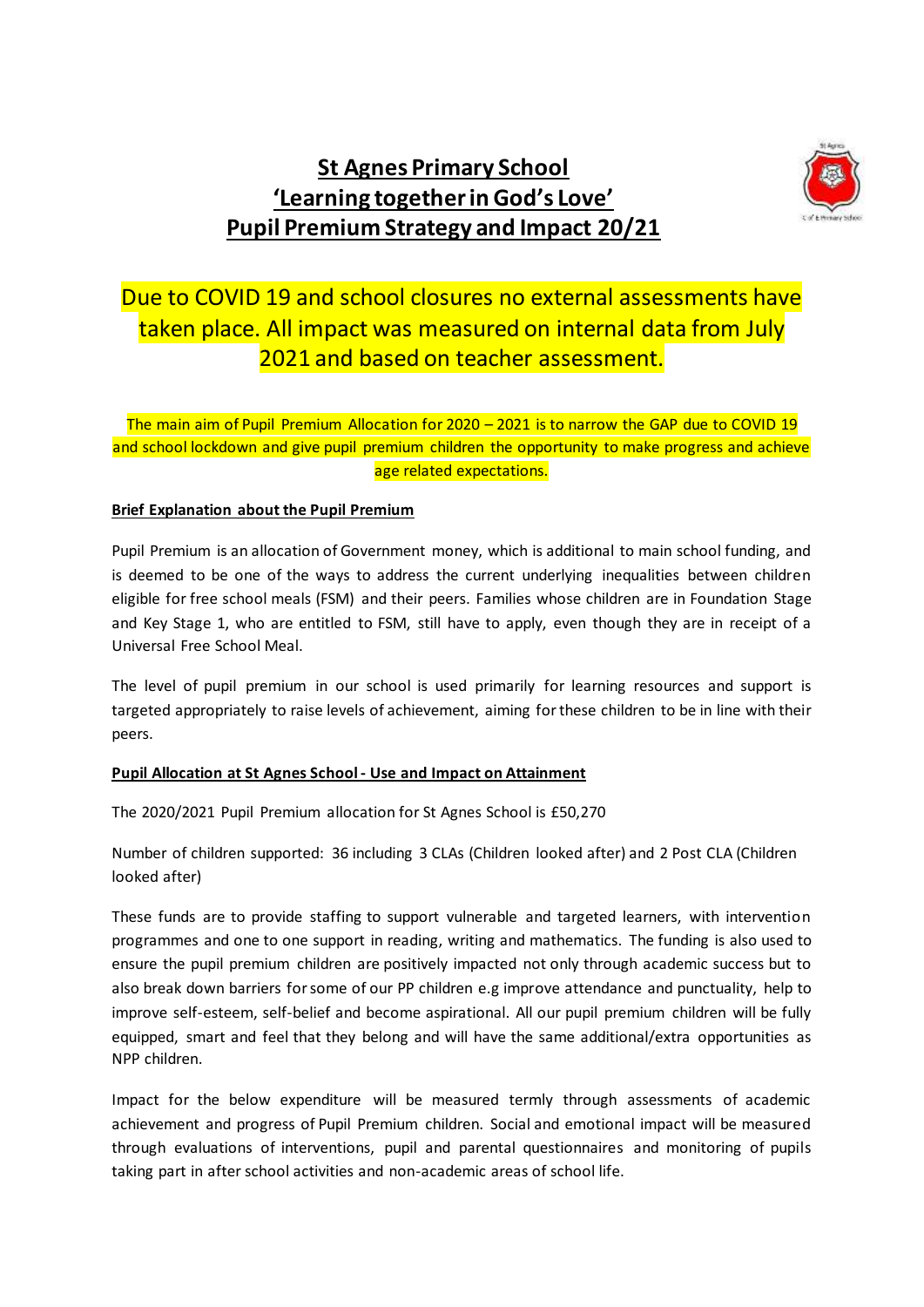| Barriers to learning and allocation of                                                                                                                   | <b>Allocated costs</b>                                                                           | <b>Intended Outcome/Impact</b>                                                                                                                                                                                                                                                                                                       |
|----------------------------------------------------------------------------------------------------------------------------------------------------------|--------------------------------------------------------------------------------------------------|--------------------------------------------------------------------------------------------------------------------------------------------------------------------------------------------------------------------------------------------------------------------------------------------------------------------------------------|
| expenditure                                                                                                                                              |                                                                                                  |                                                                                                                                                                                                                                                                                                                                      |
| Teaching and learning interventions - For more detailed evidence of progress made by each individual child see<br>performance management documents.      |                                                                                                  |                                                                                                                                                                                                                                                                                                                                      |
| Reading, phonics and writing interventions in<br>EYFS/KS1. (AR)<br>EYFS - 4 children to be at end of Phase 3<br>KS1 - 5 children to be at end of Phase 5 | LSA to provided<br>intervention<br>10 hours per week x<br>38 weeks - (11.85 per<br>hour - £4503) | To narrow the gap due to COVID 19.<br>Pupils targeted for this intervention to<br>make good progress. All children to<br>make progress at least in line with<br>national expectations. To aim for PP<br>children to be in line with National<br>Expectations.<br>Expectations. EYFS - 75% (3/4 children)<br>KS1 - 80% (4/5 children) |
| PSHE interventions in EYFS / KS1<br>(AR/KCW)<br>EYFS - 5 children to be at ELG<br>KS1 - 4 children to attain KS1 NN's in PSHE                            | LSA to provide<br>intervention 5 hours<br>per week x 38 weeks -<br>(11.85 per hour -<br>£4503)   | Ensure children are able to emotionally<br>cope after COVID 19 and pupils<br>targeted for this intervention to learn<br>to employ strategies that help children<br>to handle their emotions and therefore<br>be more equipped to access learning.<br>Expectations. EYFS - 80-% (1/5<br>children)<br>KS1 - 75% (3/4 children)         |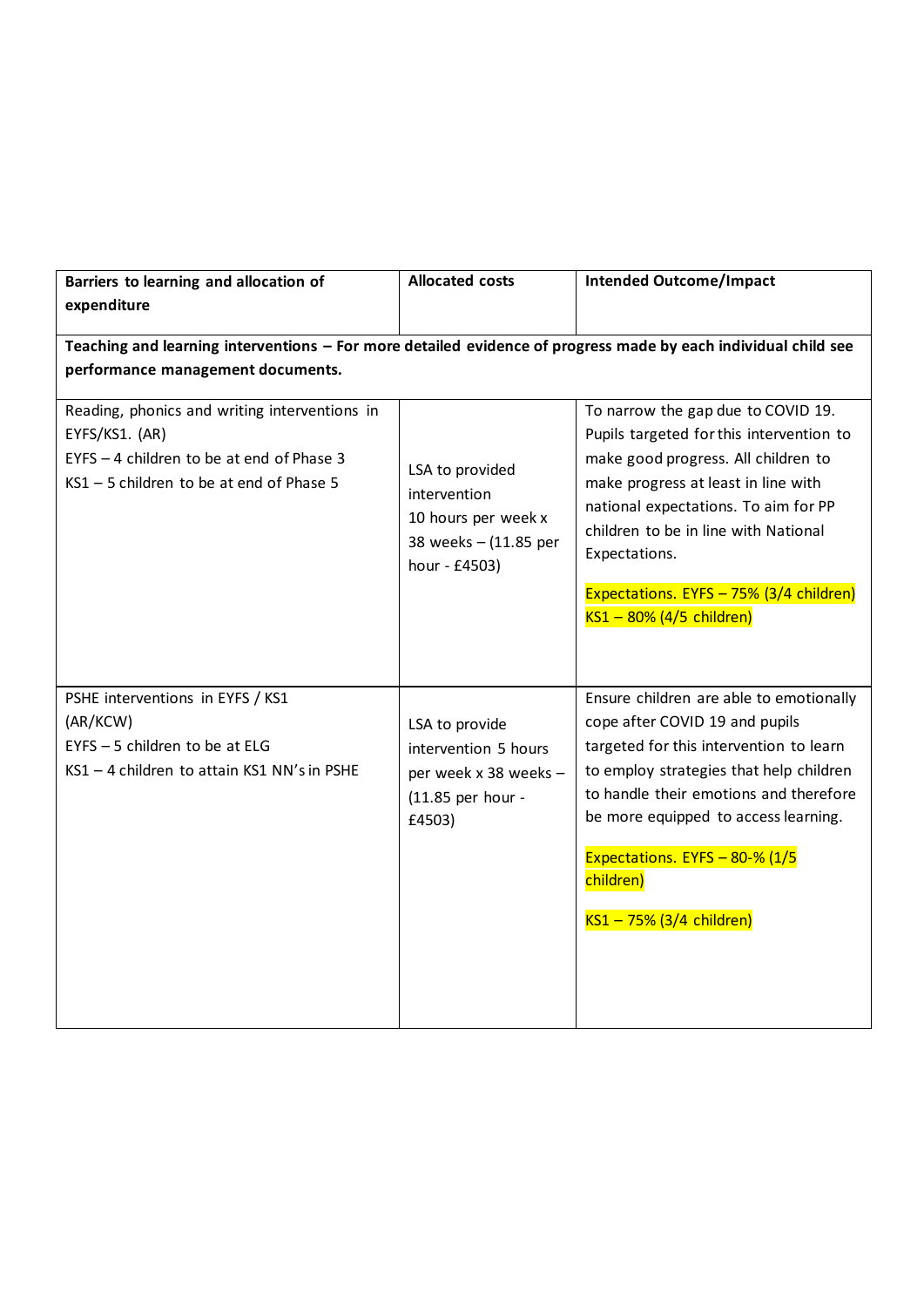| KS1 - Group tuition<br>Specific Maths and writing that individual<br>children find challenging. Small group work to<br>also help children build their self-esteem.<br>(5 children)<br>Specific interventions to ensure PP children<br>achieve greater depth.<br>(3 children)<br>Specific intervention to ensure PP catch up<br>from emerging to expected.<br>Learning support Assistant - to provide<br>specific intervention to ensure PP<br>achievement. | Intervention teacher -<br>12 hours per week<br>£5122.40         | Pupils targeted for this intervention to<br>make good progress and plug any gaps<br>left after school closure due to COVID<br>19. All children to make progress at<br>least in line with national expectations.<br>To aim for PP children to be in line with<br>National Expectations.<br>To aim for targeted children to achieve<br>greater depth - specific interventions<br>to plug gaps after COVID 19.<br>KS1 Maths - 5/5 (100%) |
|------------------------------------------------------------------------------------------------------------------------------------------------------------------------------------------------------------------------------------------------------------------------------------------------------------------------------------------------------------------------------------------------------------------------------------------------------------|-----------------------------------------------------------------|---------------------------------------------------------------------------------------------------------------------------------------------------------------------------------------------------------------------------------------------------------------------------------------------------------------------------------------------------------------------------------------------------------------------------------------|
| (3 children)<br>(ZG and KCW)                                                                                                                                                                                                                                                                                                                                                                                                                               | 15 hours per week -<br>£6754.50                                 | KS1 Greater Depth $-2/3$ (66%)<br>Catch $Up - 3/3$ (100%)                                                                                                                                                                                                                                                                                                                                                                             |
| Individual targeted support for reading in Key<br>Stage Two (MM)<br>3 children - Year 3, 2 children - Year 4                                                                                                                                                                                                                                                                                                                                               |                                                                 | Children becoming competent readers<br>of a variety of texts and comprehension<br>skills developing. Reading levels to be in<br>line or above national expectations.                                                                                                                                                                                                                                                                  |
| Specific group targeted support in Numeracy<br>in Key Stage Two (EH and MM)<br>3 Children - Year 5<br>4 Children - Year 4                                                                                                                                                                                                                                                                                                                                  | 3 hours per week -<br>(E2280)<br>10 hours per week -<br>(E4370) | Children to be given extra support to<br>develop Mathematical skills and<br>become more competent<br>Mathematicians. Ensure non<br>negotiables are met and gaps are<br>plugged due to gap after school<br>closure.                                                                                                                                                                                                                    |
|                                                                                                                                                                                                                                                                                                                                                                                                                                                            |                                                                 | KS2 Reading - Year 3 - 3/3 (100%), Year<br>$4 - 2/2$ (100%)<br>KS2 Maths - Year $4 - 4/4$ (100%), Year 5<br>$-3/3(100%)$                                                                                                                                                                                                                                                                                                              |
| Small group work with targeted (at risk of not<br>achieving in Summer term) children in Reading<br>$(SR / EH)$ – 3 Year 6 children, Year 5 – 4<br>children)                                                                                                                                                                                                                                                                                                | 3 hours per week -<br>(E2280)                                   | Develop self-confidence. Develop<br>inference and deduction skills.<br>Year $5 - 3/4 - 75%$                                                                                                                                                                                                                                                                                                                                           |
| Learning support assistant to provide specific<br>intervention in Upper and Lower Key Stage 2                                                                                                                                                                                                                                                                                                                                                              | 15 hours per week -<br>(E6754.50)                               | Year $6 - 2/3 - 66%$<br>Children to make good progress and be<br>in line with national expectations.                                                                                                                                                                                                                                                                                                                                  |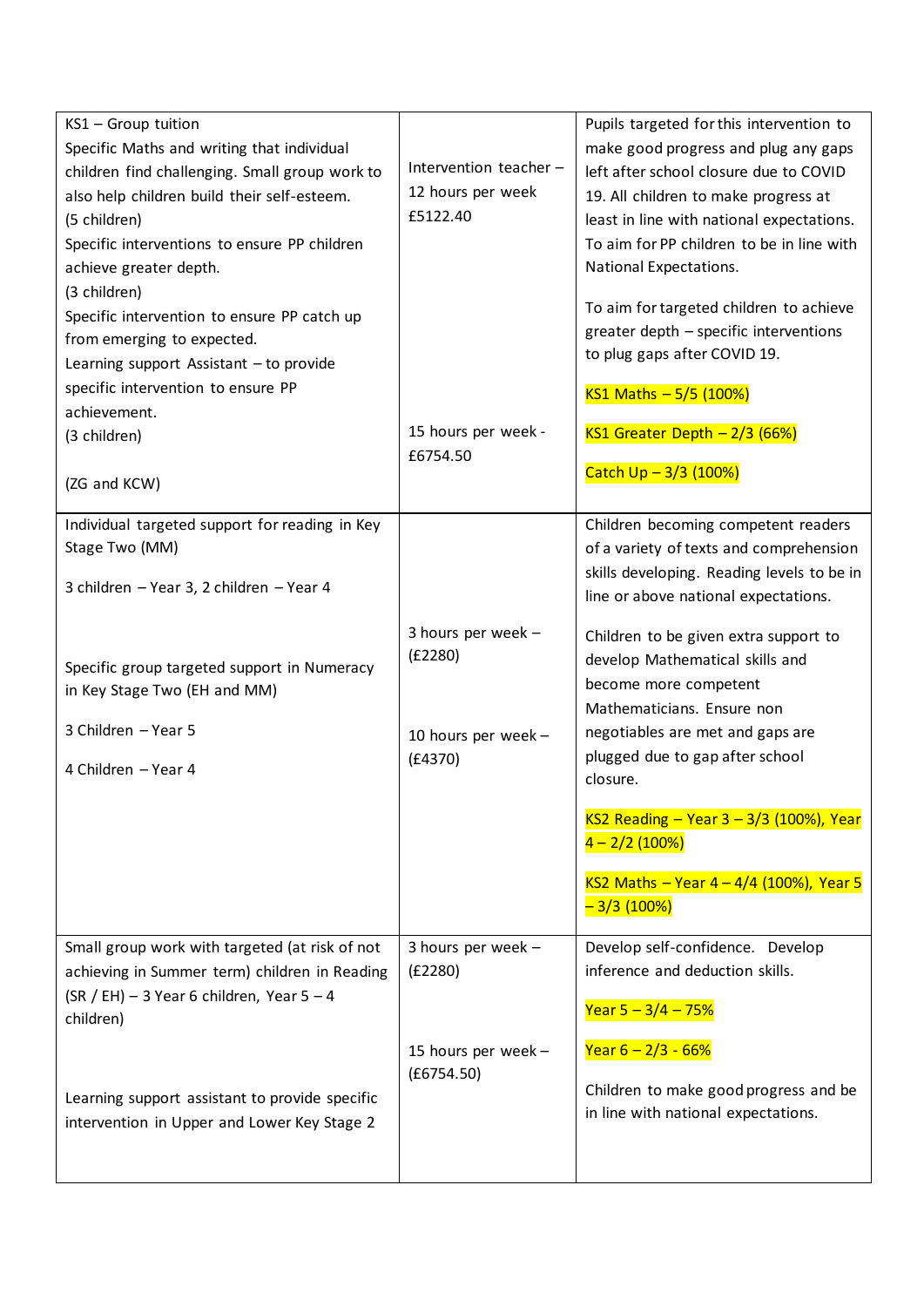| to target PP children (EH, MM) - 3 Year 6<br>children, Year 5 - 4 children)<br>Intervention teacher to provide bespoke<br>learning to children throughout the year. (SR)<br>3 Year 6 children, Year 5 - 4 children | 2 hours per week -<br>(E2280)           | Narrow the gap for pupil premium<br>children who need additional support<br>after school closure during COVID 19.<br>Year $5 - 3/4 - 75%$<br>Year $6 - 2/3 - 66%$                                                                                                                                                                                                                                                                          |
|--------------------------------------------------------------------------------------------------------------------------------------------------------------------------------------------------------------------|-----------------------------------------|--------------------------------------------------------------------------------------------------------------------------------------------------------------------------------------------------------------------------------------------------------------------------------------------------------------------------------------------------------------------------------------------------------------------------------------------|
| Additional lunchtime support for pupil<br>premium child to ensure access to social<br>times. (MM)<br>3 children in KS2                                                                                             | 1 hour per day - £2850                  | Pupil premium child is able to access<br>social situations.<br>To enable children to deal with<br>emotional and traumatic difficulties<br>and be able to access learning more<br>successfully. To ensure pupils are able<br>to work together and develop<br>relationships that have been stopped<br>due to COVID 19.<br>All 3 children have shown improvement<br>in behaviour at lunchtime with<br>additional support - see behaviour logs |
| Commando Joe RESPECT programme<br>All KS2 PP children<br><b>Training for staff</b>                                                                                                                                 | £1100<br>Funding from Sports<br>Premium | The Pupil Premium children will gain a<br>range of resilience, perseverance and<br>team building skills to develop EHW<br>and enable them to be more successful<br>learners.<br>Continued in bubbles throughout<br><b>COVID and children have developed</b><br>skills around RESPECT.                                                                                                                                                      |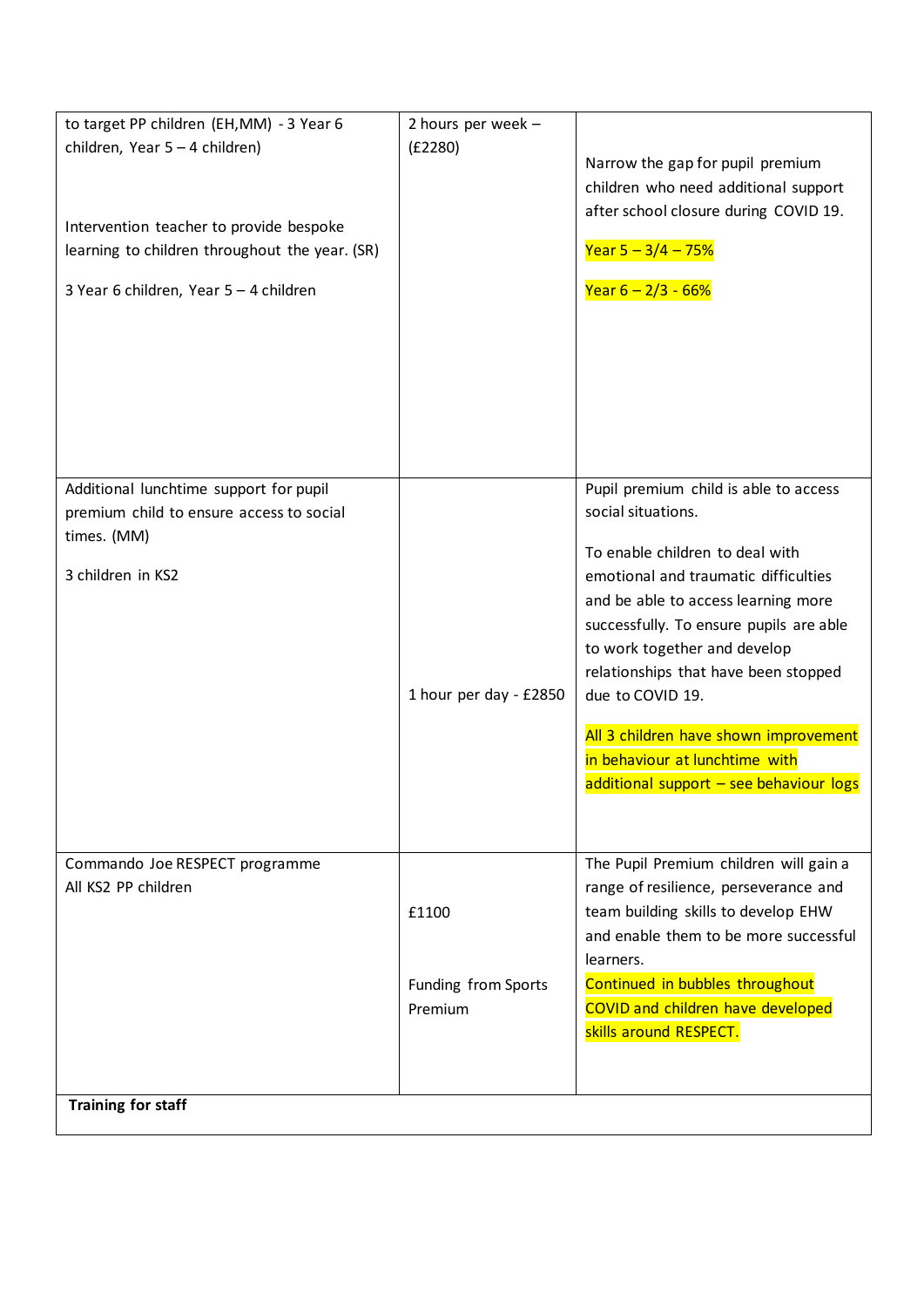| Coaching                  | £2000 | To develop staff to ensure that any<br>issues around child wellbeing are<br>addressed promptly and effectively.                                                          |
|---------------------------|-------|--------------------------------------------------------------------------------------------------------------------------------------------------------------------------|
| Mental first aid training | £1000 | 3 Staff Coach trained - see staffing<br>feedback.                                                                                                                        |
| Pastoral lead training.   | £2000 | To ensure staff are able to support<br>children who have emotional health<br>and wellbeing needs surrounding the<br>aftermath of COVID 19 and school<br>lockdown.        |
|                           |       | JC Trained in Mental Health First Aid to<br>develop skills for all children.                                                                                             |
|                           |       | To work with families who have<br>attendance issues or wellbeing issues<br>to improve quality of life for children<br>and families. To improve attendance.               |
|                           |       | SB and MM trained by DLP to further<br>develop relationships with parents $-$<br>attendance has been internally<br>monitored and has improved excluding<br><b>COVID.</b> |
|                           |       |                                                                                                                                                                          |

### **Enrichment**

| Funding of after school clubs e.g craft clubs,<br>sports clubs, Karate,                                     | £1000 | To allow PP pupils to fully access the<br>curriculum and enrichment activities.                              |
|-------------------------------------------------------------------------------------------------------------|-------|--------------------------------------------------------------------------------------------------------------|
| Subsidised funding for Robinwood residential<br>to allow all pupil premium children in Year 6 to<br>attend. | £1000 | To provide PP pupils with the<br>opportunities to develop important life<br>and social skills.               |
| Subsidised transport cost for trips to allow<br>pupil premium children to attend.                           | £1000 | To allow PP pupils to fully achieve their<br>potential and to achieve success in<br>their areas of strength. |
| <b>COVID Dependent</b>                                                                                      |       |                                                                                                              |
|                                                                                                             |       | All children attended Robinwood - July                                                                       |
|                                                                                                             |       | 21.                                                                                                          |
|                                                                                                             |       | See attendance registers for clubs $-$ all                                                                   |
|                                                                                                             |       | children have attended at least 1 after                                                                      |
|                                                                                                             |       | school club March to July 21.                                                                                |
|                                                                                                             |       |                                                                                                              |